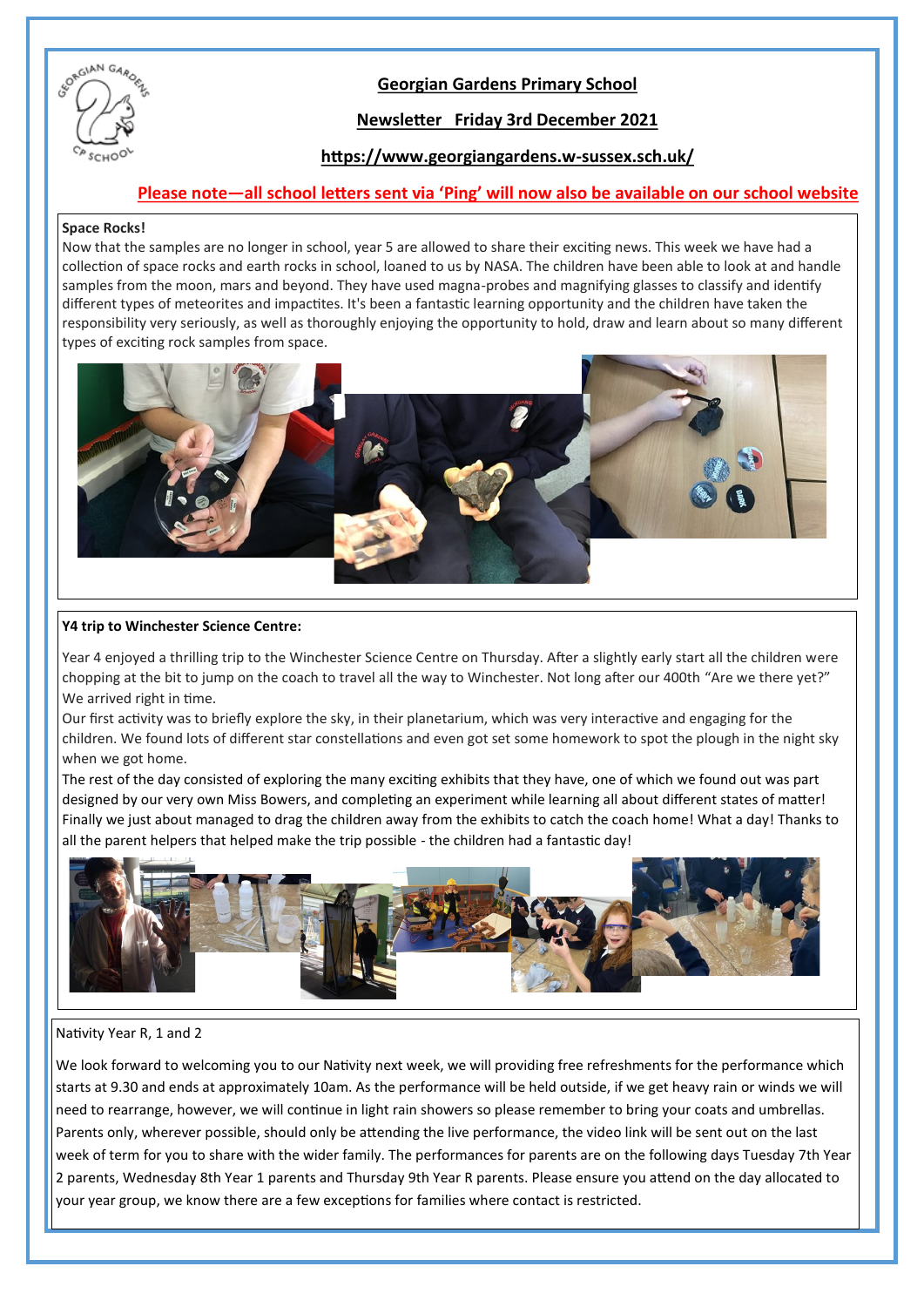**Newsletter page 2**



### **Online Safety Update:**

Behind the scenes, we have been working hard on lots of online safety aspects and we wanted to let you know some of the things we have implemented.

Last week Mr Alcorn spoke to most of the children about keeping themselves safe online during assembly. He shared with them some top tips and the schools new acceptable use policies for the different age groups. This is being followed up in the classroom, asking the children to sign a copy of it and continuing to raise the profile as much as possible.

We have also launched the revamped 'Digital Leaders' programme, which is currently taking applications from pupils in years 3-6. Once selected, this group will work half termly to keep the profile of online safety high in our school as well as provide experts for pupils to talk to if they are having any issues online.

Further to this, we are also launching an online safety concern form for our families to get in touch with us about concerns they might have. Before completing this however, we hope that you have had a chance to look at the online safety advice page on our website (in the safeguarding section). Here you will find plenty of support and advice with keeping your children safe online at home. In particular the NSPCC have some excellent help, [https://www.nspcc.org.uk/keeping](https://www.nspcc.org.uk/keeping-children-safe/online-safety/)-children-safe/ online-[safety/](https://www.nspcc.org.uk/keeping-children-safe/online-safety/) .

**At School we specifically encourage all pupils using social media to:**

Be nice;

Only post positive comments and not respond to negative comments;

Block and report bullying or abusive communication;

Avoid sharing or commenting on anything they see online if it upsets them, even if they want to say they disagree;

Talk to a trusted adult if there is anything that they are unsure about, upsets them or that they feel worried about.

**If you feel there is something that is a persistent issue, which you have not been able to help your child resolve, then please let us know so that we can try to help.**

Additionally, if you have any wider concerns about new negative online trends and inappropriate content that children may be accessing, you can report it on an online safety concern form which can be found on our website under safeguarding or by clicking on the following link https://www.georgiangardens.co.uk/web/online safety/585650 this will help inform our online and safeguarding education at school.

*Please note that if images of an inappropriate nature are involved, this should be reported straight to the police.*

| 2021-2022 Term Dates:                                                                                   |                          |                                   |        |                           |
|---------------------------------------------------------------------------------------------------------|--------------------------|-----------------------------------|--------|---------------------------|
| INSET DAYS 2nd September 2021, 3rd September 2021, 1st November 2021, 28th February 2022, 27th May 2022 |                          |                                   |        |                           |
| 6.9.21 First day of autumn term                                                                         | 25.10-29.10.21 half term |                                   |        | 17.12.21 Last day of term |
| 4.1.22 First day of spring term                                                                         | $21.2 - 25.2.22$         | half term                         | 8.4.22 | Last day of term          |
|                                                                                                         |                          |                                   |        |                           |
| Here are some key dates which are coming up:                                                            |                          |                                   |        |                           |
| KS1 Nativity: Y2 parents Tues 7 Dec - Y1 parents Wed 8 Dec - YR parents Thurs 9 Dec                     |                          |                                   |        |                           |
| Christmas lunch: Friday 10th December                                                                   |                          |                                   |        |                           |
| Christmas jumper day: Fri 10th December                                                                 |                          | End of term: Friday 17th December |        |                           |